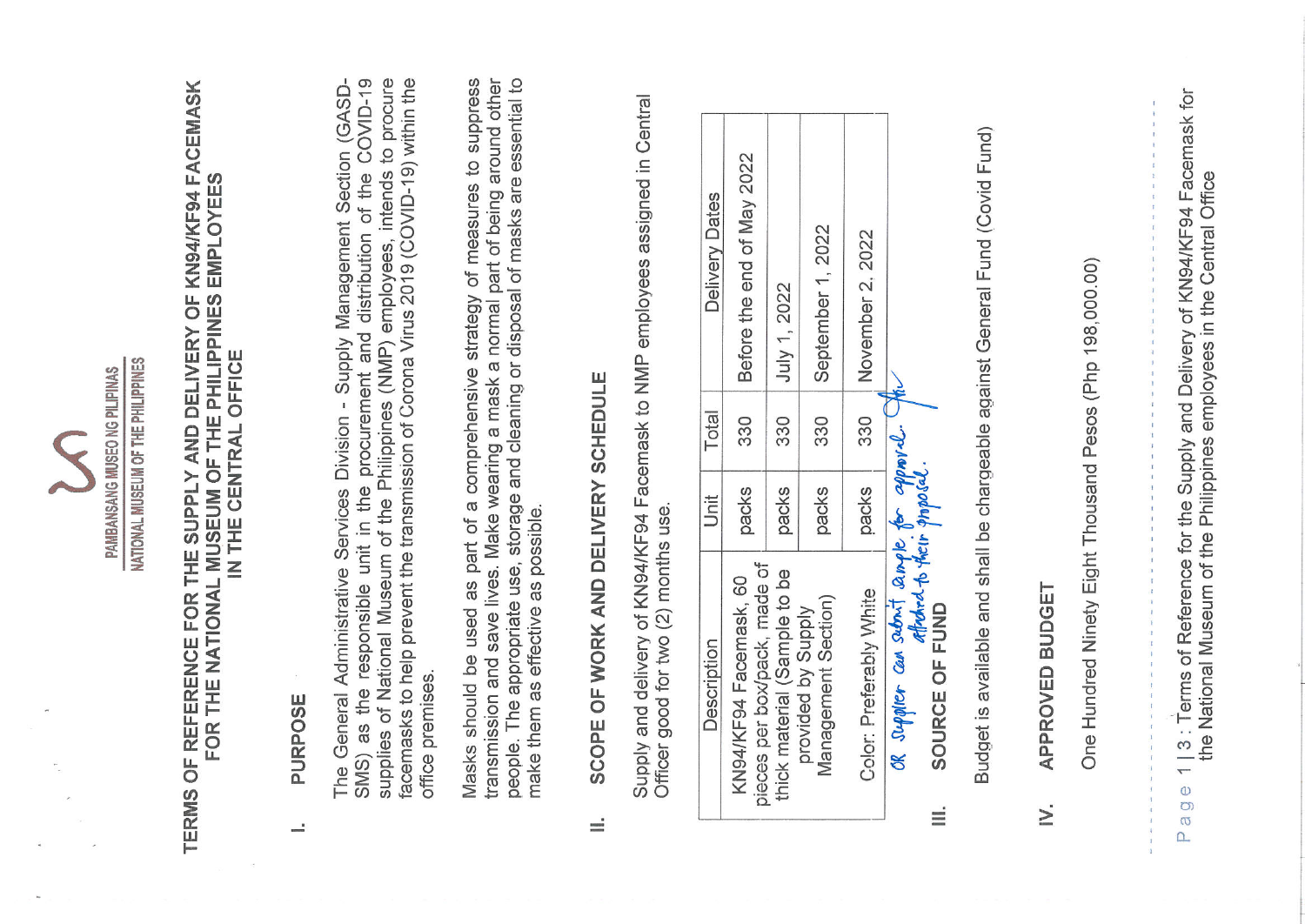TERMS OF PAYMENT  $\mathcal{L}$ 

Payment to be processed every after completion of deliveries as scheduled.

Prepared by:

ANA CONCEPCON M. PIANG

Supply Management Section Administrative **Officer V** 

Noted by:

Administrative Officer LAURO B. INOVERO Chier

Genéral Administrative Services Division

Recommending Approval:

ATTY. MA. ROSENNE M. FLORES-AVILA ≺

Deputy Director-General for Administration

Approved:

CESO III ÉREMY BARNS, Director-General

Page 2 | 3: Terms of Reference for the Supply and Delivery of KN94/KF94 Facemask for<br>the National Museum of the Philippines employees in the Central Office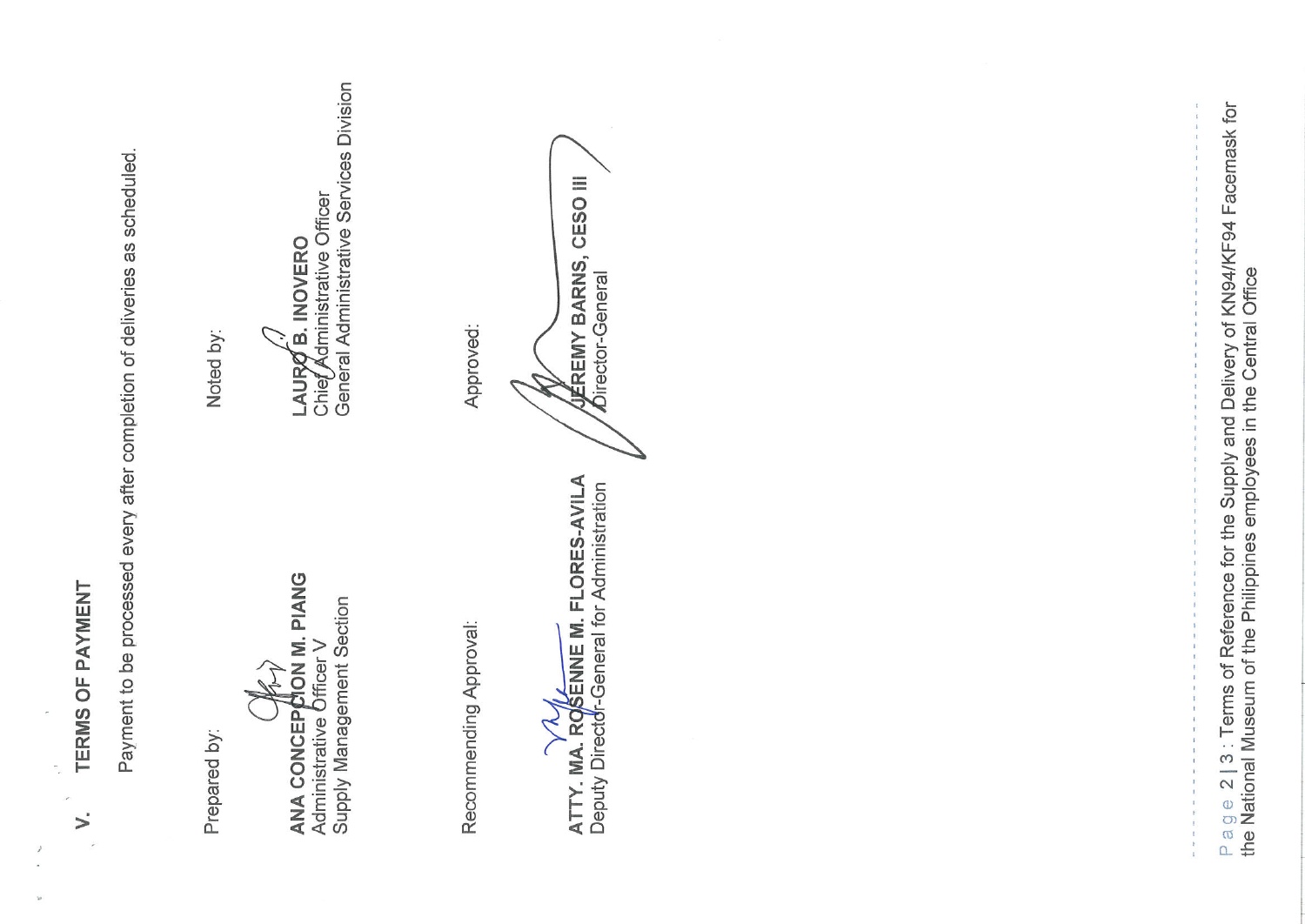

**ilGEPS Philippine Government Electronic Procurement System** 

**Central Portal for<br>Philippine Government Procurement Oppurtunities** 

## **Bid Notice Abstract**

## **Request for Quotation (RFQ)**

| <b>Reference Number</b>                                                                                                                                                                                                                                                                             | 8617465                                                                                                                                        |                              |                     |  |  |
|-----------------------------------------------------------------------------------------------------------------------------------------------------------------------------------------------------------------------------------------------------------------------------------------------------|------------------------------------------------------------------------------------------------------------------------------------------------|------------------------------|---------------------|--|--|
| <b>Procuring Entity</b>                                                                                                                                                                                                                                                                             | NATIONAL MUSEUM - MANILA METRO MANILA                                                                                                          |                              |                     |  |  |
| Title                                                                                                                                                                                                                                                                                               | SUPPLY AND DELIVERY OF KN94/KF94 FACEMASK FOR THE NATIONAL MUSEUM OF THE<br>PHILIPPINES EMPLOYEE IN THE CENTRAL OFFICE                         |                              |                     |  |  |
| <b>Area of Delivery</b>                                                                                                                                                                                                                                                                             | Metro Manila                                                                                                                                   |                              |                     |  |  |
| <b>Solicitation Number:</b>                                                                                                                                                                                                                                                                         | NMP SMS 2022-04-0051                                                                                                                           | <b>Status</b>                | Pending             |  |  |
| <b>Trade Agreement:</b>                                                                                                                                                                                                                                                                             | Implementing Rules and<br>Regulations                                                                                                          |                              |                     |  |  |
| <b>Procurement Mode:</b>                                                                                                                                                                                                                                                                            | Negotiated Procurement - Small<br>Value Procurement (Sec. 53.9)                                                                                | <b>Associated Components</b> |                     |  |  |
| <b>Classification:</b>                                                                                                                                                                                                                                                                              | Goods                                                                                                                                          |                              | $\Omega$            |  |  |
| Category:                                                                                                                                                                                                                                                                                           | Medical Supplies and Laboratory<br>Instrument                                                                                                  | <b>Bid Supplements</b>       |                     |  |  |
| <b>Approved Budget for</b><br>the Contract:                                                                                                                                                                                                                                                         | PHP 198,000.00                                                                                                                                 | <b>Document Request List</b> | 0                   |  |  |
| <b>Delivery Period:</b>                                                                                                                                                                                                                                                                             |                                                                                                                                                |                              |                     |  |  |
| <b>Client Agency:</b>                                                                                                                                                                                                                                                                               |                                                                                                                                                | <b>Date Published</b>        | 22/04/2022          |  |  |
| <b>Contact Person:</b>                                                                                                                                                                                                                                                                              | Ana Concepcion Mallari Piang<br>ADMINISTRATIVE OFFICER V<br>P. Burgos St. Ermita<br>Manila<br>Metro Manila<br>Philippines 1000<br>63-2-3316150 | <b>Last Updated / Time</b>   | 21/04/2022 13:50 PM |  |  |
|                                                                                                                                                                                                                                                                                                     |                                                                                                                                                | <b>Closing Date / Time</b>   | 28/04/2022 10:00 AM |  |  |
|                                                                                                                                                                                                                                                                                                     | supply@nationalmuseum.gov.ph                                                                                                                   |                              |                     |  |  |
| <b>Description</b>                                                                                                                                                                                                                                                                                  |                                                                                                                                                |                              |                     |  |  |
| The National Museum of the Philippines (NMP), through the Supply Management Section (SMS), Support Procurement<br>Unit (SPU), invites all eligible suppliers/ merchants/ contractors to bid for the project mentioned above. Bids received<br>in excess of the ABC shall be automatically rejected. |                                                                                                                                                |                              |                     |  |  |
| The procurement will be conducted through Alternative Mode of Procurement - Negotiated Procurement, Section 53.9<br>(Small Value Procurement) of the 2016 Revised IRR of R.A. 9184 otherwise known as the "Government Procurement<br>Reform Act".                                                   |                                                                                                                                                |                              |                     |  |  |
| Approved Budget for the Contract (ABC): One Hundred Ninety Eight Thousand Pesos (PhP 198,000.00).                                                                                                                                                                                                   |                                                                                                                                                |                              |                     |  |  |
| Note: Please see attached Terms of Reference.                                                                                                                                                                                                                                                       |                                                                                                                                                |                              |                     |  |  |
| Bids must be duly received by the BAC Secretariat SPU through manual submission at the office address indicated<br>below. LATE BIDS SHALL NOT BE ACCEPTED.                                                                                                                                          |                                                                                                                                                |                              |                     |  |  |
| In view thereof, the BAC Secretariat SPU requests the submission of your Price Quotation/Bid Proposal for the above                                                                                                                                                                                 |                                                                                                                                                |                              |                     |  |  |

project on or before April 28, 2022, not later than 10:00 A.M. Kindly place your quotation/bid proposal in a SEALED ENVELOPE together with three (3) copies the following documentary requirements:

(a) PhilGEPS Registration Number;

(b) Mayor's /Business Permit;

(c) DTI Certificate/SEC Registration Certificate;

(d) Latest Income Tax (paid through the BIR EFPS with BIR Stamp); and

(e) Revised Omnibus Sworn Statement (duly Notarized with seal).